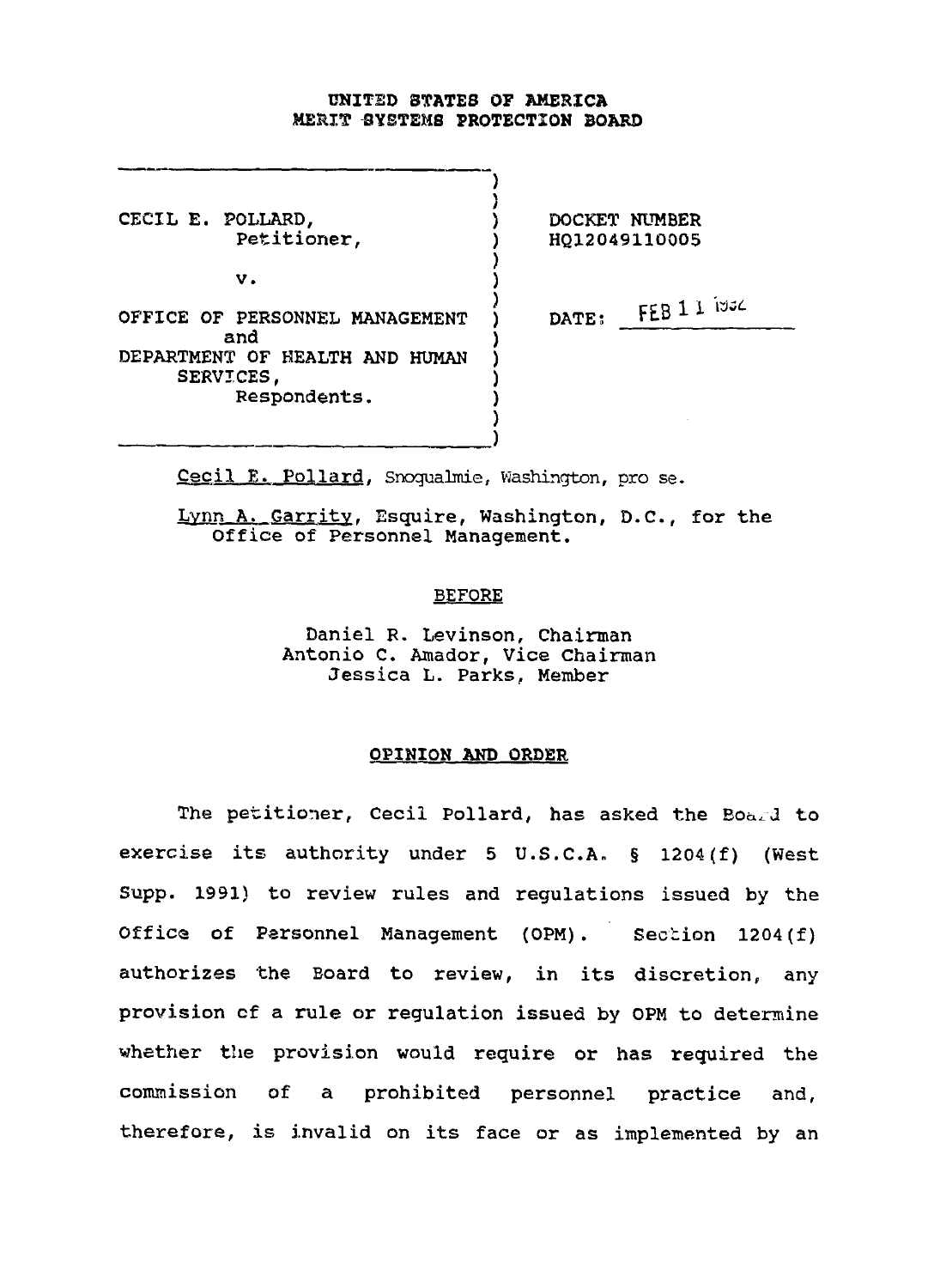agency. The petitioner challenges the validity of provisions in Chapters 353 and 630 of the Federal Personnel Manual (FPM) concerning military leave for training duty and the implementation of these provisions by the Department of Health and Human Services (DHHS), his employing agency. Both 0PM and DHHS were given an opportunity to respond to the petitioner's request, but only OPM has filed a response. For the reasons stated below, the Board denies the petitioner's request.

### BACKGROUND

The petitioner, a DHHS employee and a member of the Naval Reserves, requested and was given 15 days of leave by DHHS for naval reserve training. The petitioner then requested that he be given an additional 15 days of leave for a total of 30 consecutive days of training duty leave. His supervisor at DHHS asked the petitioner for the name and telephone number of his naval reserve unit commander for purposes of attempting to work out with the commander a mutually acceptable schedule for the leave. The petitioner refused to provide this information and, consequently, received an admonishment from the agency for having refused to do so. Nevertheless, the petitioner was given the requested 30 days of leave. The petitioner filed a grievance concerning the admonishment under the negotiated, agreement and obtained an adverse decision. Thereafter he filed this request for a regulation review.

 $\overline{\mathbf{2}}$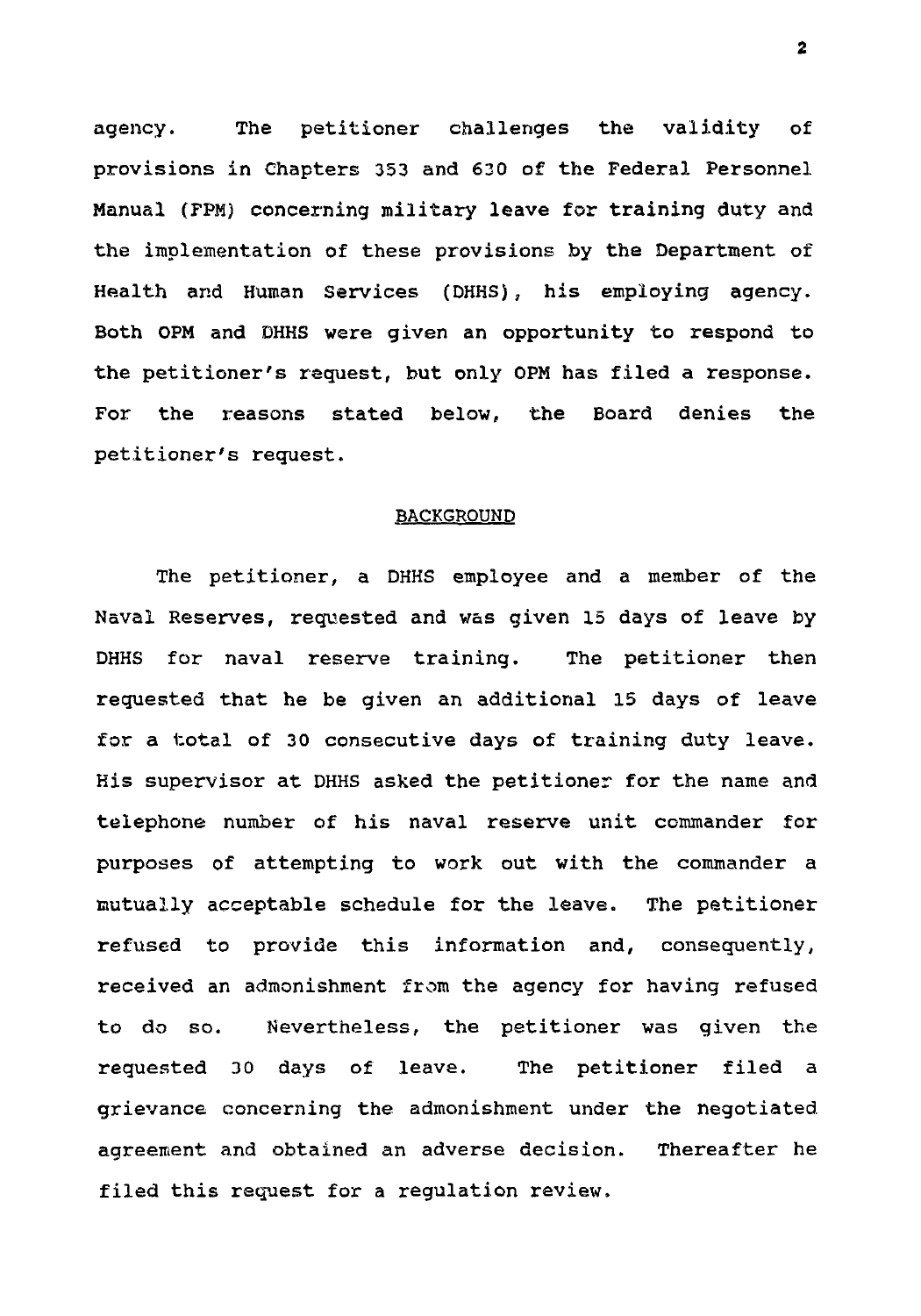### ANALYSIS

The petitioner asks the Board to review the guidance provided by 0PM concerning the right of reservists in the civil service to unpaid leave of absence "to perform active duty for training or inactive duty training" under 38 U.S.C. § 2024(d). This guidance is contained in FPM Chapter 353, Subchapter 1, "Military Duty - Restoration Rights and Unpaid Leaves of Absence," as revised by FPM Letter 353-5, March 19, 1990.<sup>1</sup> Specifically, the petitioner objects to Subchapter 1-4(c)(3) concerning the resolution of conflicts between military duty and the legitimate needs of the employing agency. Where there is such a conflict, this subsection of the FPM authorizes the agency to contact the commander of the employee's military unit to determine if the leave could be rescheduled or cancelled. The petitioner contends that, in contrast to the FPM, the regulations of the Department of Labor governing military leave for private sector employees do not authorize such contacts by private sector employers and that this difference in the two agencies' regulations denies federal employees the equal

<sup>1</sup> In its response, OPM asserts that the petitioner has failed to cite a rule or regulation that he is challenging. If 0PM is contending that a provision of the FPM is not a "rule\* for purposes of 5 U.S.C. § 1204(f), it is mistaken. An FPM provision which meets the definition of  $r$ rule" in 5 U.S.C. § 551(4) is a rule for purposes of the Board's regulation review authority. National Treasury Employees Union v. Devine, 8 M.S.P.R. 640, 642 n. 1 (1981). We find that the provision at issue here, which is designed to implement the military leave statute, meets the statutory definition.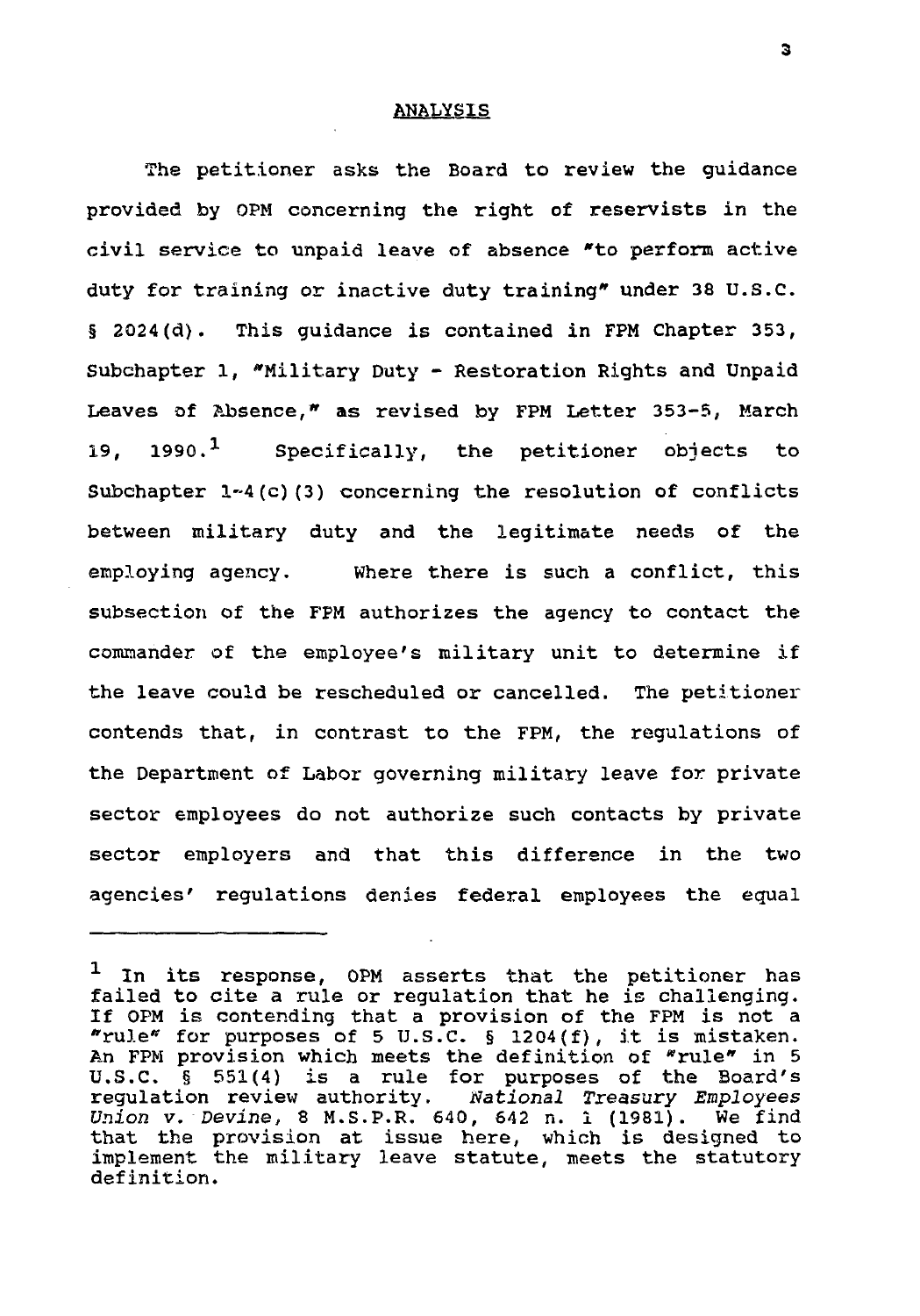protection of the laws.<sup>2</sup>

The petitioner has not identified what prohibited personnel practice is at issue or explained why this provision of the FPM would require an employee to commit a prohibited personnel practice, as 5 C.F.R. § 1203.11(b) requires a request for regulation review to do. Petitioner's assertion that the provision violates the Equal <sup>i</sup> -s - -. Protection Clause does not by itself state a violation of 5 U.S.C. § 2302{b). It is true that the alleged denial of equal protection would be inconsistent with the merit ff principle which requires all employees and applicants for employment to be treated "with proper regard for their ... constitutional rights." 5 U.S.C. § 2301(b)(2). However, the legislative history of the merit systems principles indicates that they were not intended to be self-executing. Wells v. Harris, 1 M.S.P.R. 208, 215 & n.ll (1979). "Unless a law, rule or regulation implementing or directly concerning the principles is violated (as under section 2302 (b) (11)) , the principles themselves may not be made the basis of a legal action by an employee or agency." H. Conf. Report No. 1717, 95th Cong., 2d Sess. 128 (1978). Section

 $\mathbf{z}$ he petitioner also asks the Board to review part of FPM Cl pter 630 concerning military leave for members of the Armed Forces Reserves and the National Guard, citing Chapter 630-30. However, there is no subchapter 30 and page 630-30 addresses leave for child care and related matters. The petitioner may have intended to cite subchapter 9 (pages 630-21 & 630-22), the part of Chapter 630 addressing military leave, but in any event he has not alleged that any particular provision in Chapter 630 is invalid.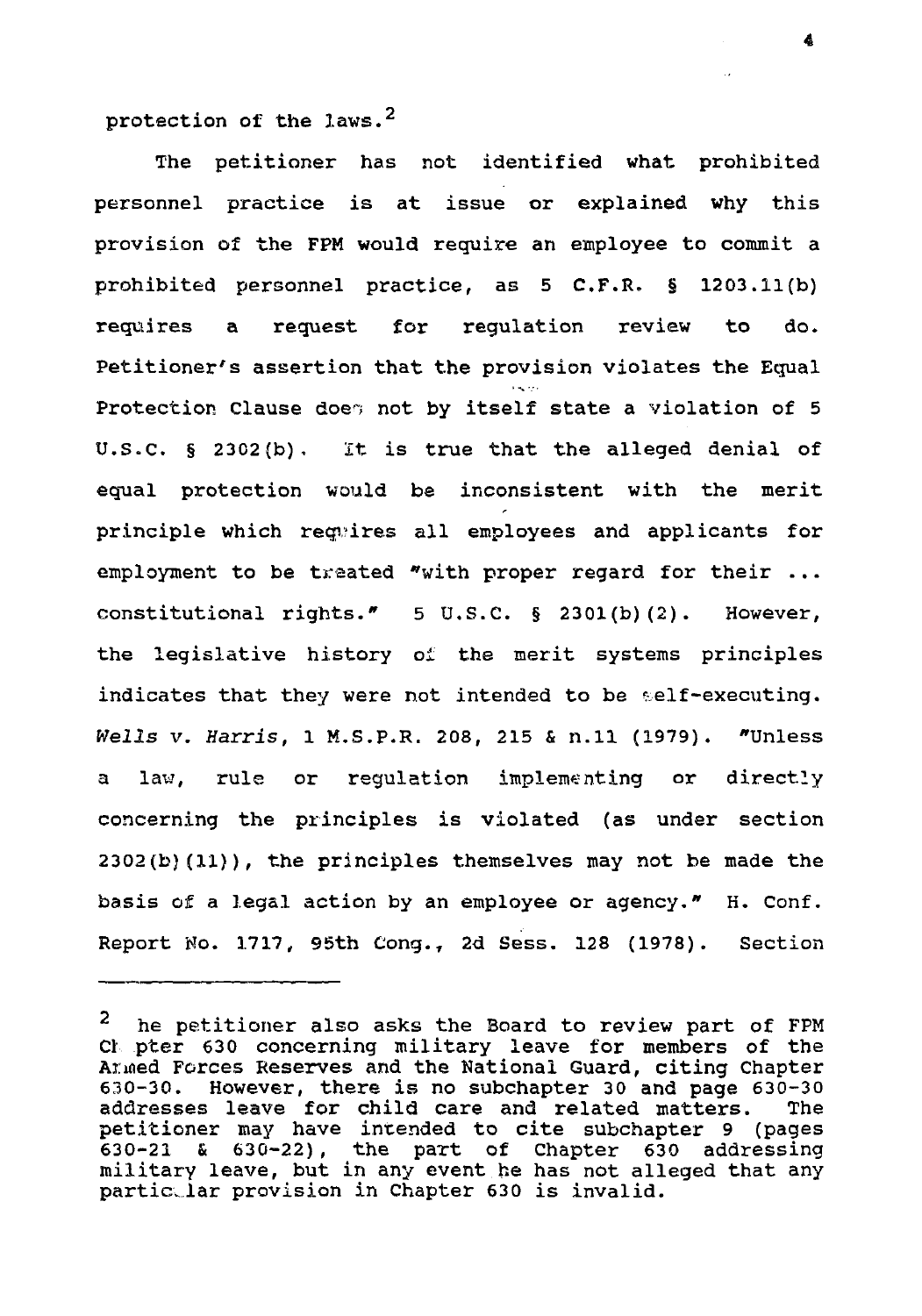2302(b)(11) makes it a prohibited personnel practice to violate any law, rule or regulation implementing or directly concerning the merit systems principles, and the Board would have authority to review a claim that the FPM provision at issue here would require violation of such a law. However, the petitioner has not identified a law, rule or regulation implementing or directly concerning section 2301(b)(2), the merit systems principle which incorporates his constitutional right to equal protection. Nor is the Board aware of any law or regulation requiring the identical treatment of federal and private sector employees.<sup>3</sup>

The gravamen of the petitioner's challenge to the FPM provision is apparently that it is likely to result in interference with the reservist's right to leave for required military training. However, we note that FPM Chapter 353, Subchapter 1-4(c)(3) provides that, when the agency contacts the military commander about a conflict, \*[i]f the military authorities or commander determine[s] that the training or duty cannot be rescheduled or cancelled, the agency is required to permit an employee to take military duty, whether the duty is voluntary or involuntary." Under the circumstances, assuming arguendo

<sup>&</sup>lt;sup>3</sup> For purposes of the two-step analysis required under section 2302(b)(11), see Wells v. Harris, 1 M.S.P.R. at 215,<br>the constitutional provision which the merit systems the constitutional provision which the merit principle in section 230l(b)(2) incorporates cannot, of course, b« both the merit systems principle and the violated law, rule or regulation which implements or directly concerns the merit systems principle.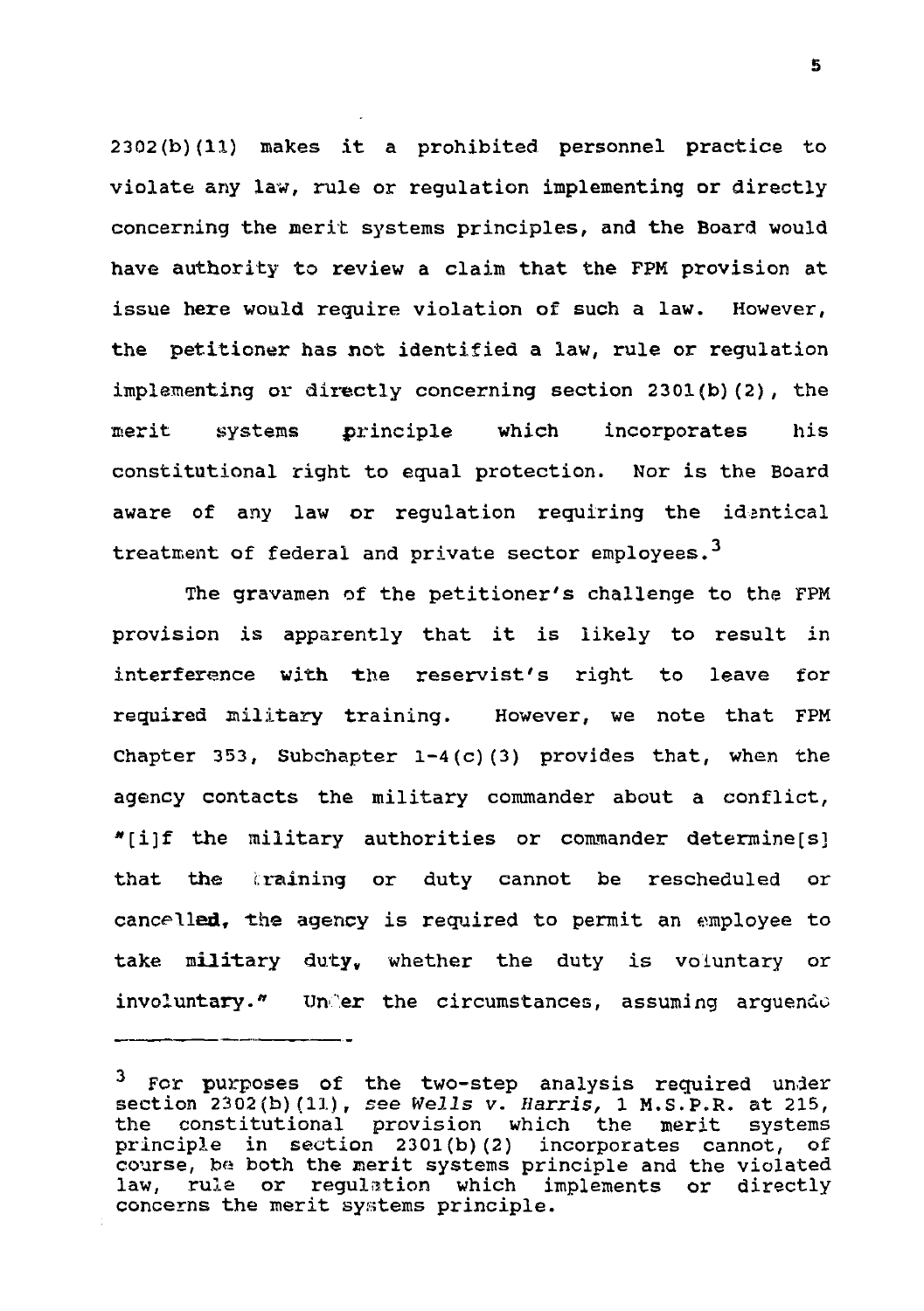that interference with required military leave would be a prohibited personnel practice, we see no basis for concluding that such interference is a reasonably foreseeable result of the FPM provision warranting invalidation of the provision by the Board. See Wells v. Harris, 1 M.S,P.R. at 246-47 (a rule "would require" a prohibited personnel practice if it is reasonably foreseeable that it will result in such a practice). Cf. In re Exceptions from Competitive Merit Plans, 9 M.S.P.R. 116, 119 (1901) (the mere possibility that a rule may be implemented in such a way as to violate section 2302(b) does not make such implementation reasonably foreseeable and warrant invalidation of the rule under the Board's regulation review authority).

The petitioner also contends that DHHS has invalidly implemented the FPM provision authorizing it to contact the commander of his reserve unit because the agency admonished him for failing to provide his commanding officer's name and phone number when he was requested to do so. The petitioner contends that the FPM provision does not clearly require the employee to provide the name and phone number of the reserve unit commander, and he argues that, he was justified in not providing this information because of the possibility his supervisor would mislead the commanding officer about the ugoncy's reasons for objecting to military Ir.ave or would violate the petitioner's alleged privacy interest in his job performance. However, the petitioner again does not explain